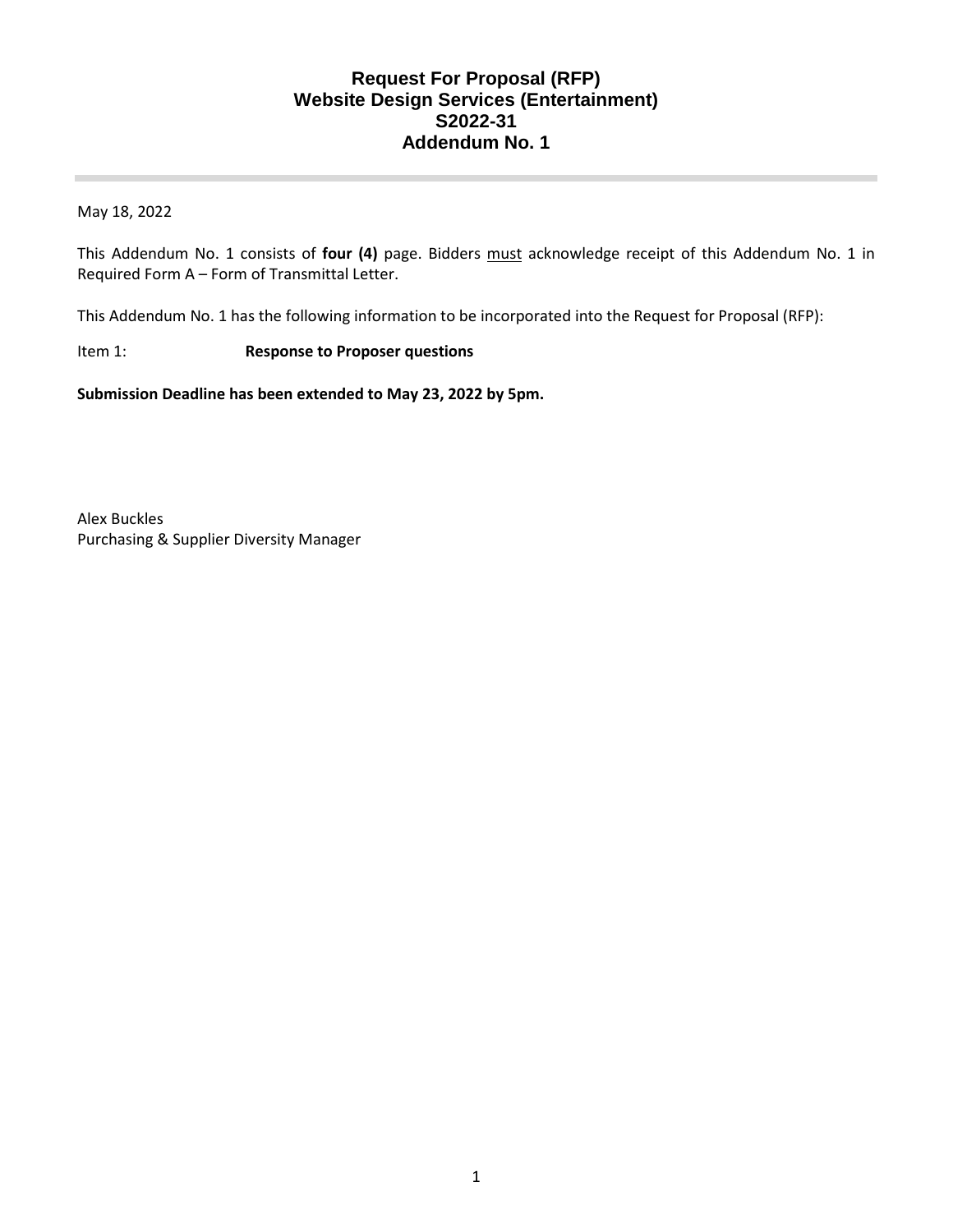McCormick Place │ ASM Global Website Design Services (Entertainment) S2022-31 Addendum 1 – Attachment 1 Response to Bidder Questions

- 1. Is there a Content Management System (CMS) or technology preference?
	- a. Currently using WordPress but open to new CMS
- 2. How many staff members will require training in the management of the new website? a. 4 (Jason, Darren, David, Scott)
- 3. Can you share any insight into the current traffic levels of existing websites (i.e. average monthly page views)?
	- a. Please see the attached stats
- 4. The RFP mentions that some documents will be password protected, can you expand on how you anticipate managing credentials? How many users will access password-protected documents?
	- a. We can't provide this currently
- 5. Are you looking for a custom interactive map to be created or are you looking to leverage an existing mapping solution such as Google Maps?
	- a. Custom maps for different buildings such as ones on direction page [\(https://wintrustarena.com/plan-your-visit/directions/\)](https://wintrustarena.com/plan-your-visit/directions/)
	- b. We would like to use Google Maps for directions
- 6. If you are looking for a custom map to be created how many points of interest do you anticipate the map supporting (i.e. restrooms, concessions, will-call, etc.)?
	- a. No custom maps needed. Provide a link to Pop Up diagram and option to download map
- 7. What is driving the desired launch timeline of June 30, 2022?
	- a. That is the preferred completion date.
- 8. The RFP states that https://wintrustarena.com/ and https://ariecrown.com/ will be redesigned into one cohesive website but leverage the Wintrust Arena and Arie Crown Theatre color scheme. Are there updated branding standards available or are you looking for vendors to determine how to best merge the existing brands, color schemes, etc.?
	- a. We would like for vendors to propose
- 9. Is the vision for the single cohesive website truly one website with content from both existing sites consolidated? Or is the vision for one point of entry that users can then use to navigate to each individual venue site?
	- a. We would like for vendors to propose
- 10. Will all existing content be migrated to the new website? a. Yes, all content will be migrated.
- 11. Are there any third-party or internal systems or databases that will be required to integrate with the new website (i.e. advertisement services, email marketing systems, etc.)?
	- a. We have a ConstantContact integration for our email list
- 12. Will all ticket purchases continue to link out to Ticketmaster?
	- a. We currently use Ticketmaster and Axs for ticketing depending on the event.
- 13. How do you plan to measure the success of the launch of the new website?
	- a. Ease of navigation, limited phone calls on how to find XYZ, compliments from guests
- 14. Are there any websites you have identified that the team likes the look and feel of or looks to for inspiration?
	- a. To be discussed after award
- 15. Currently job postings link to the Mccormickplace.com website is the vision to manage separate postings in the new website?
	- a. This RFP is only for Wintrust Arena and Arie Crown Theater websites.
- 16. Has a budget or budget range been defined for this project? If so, will that information be shared with vendors?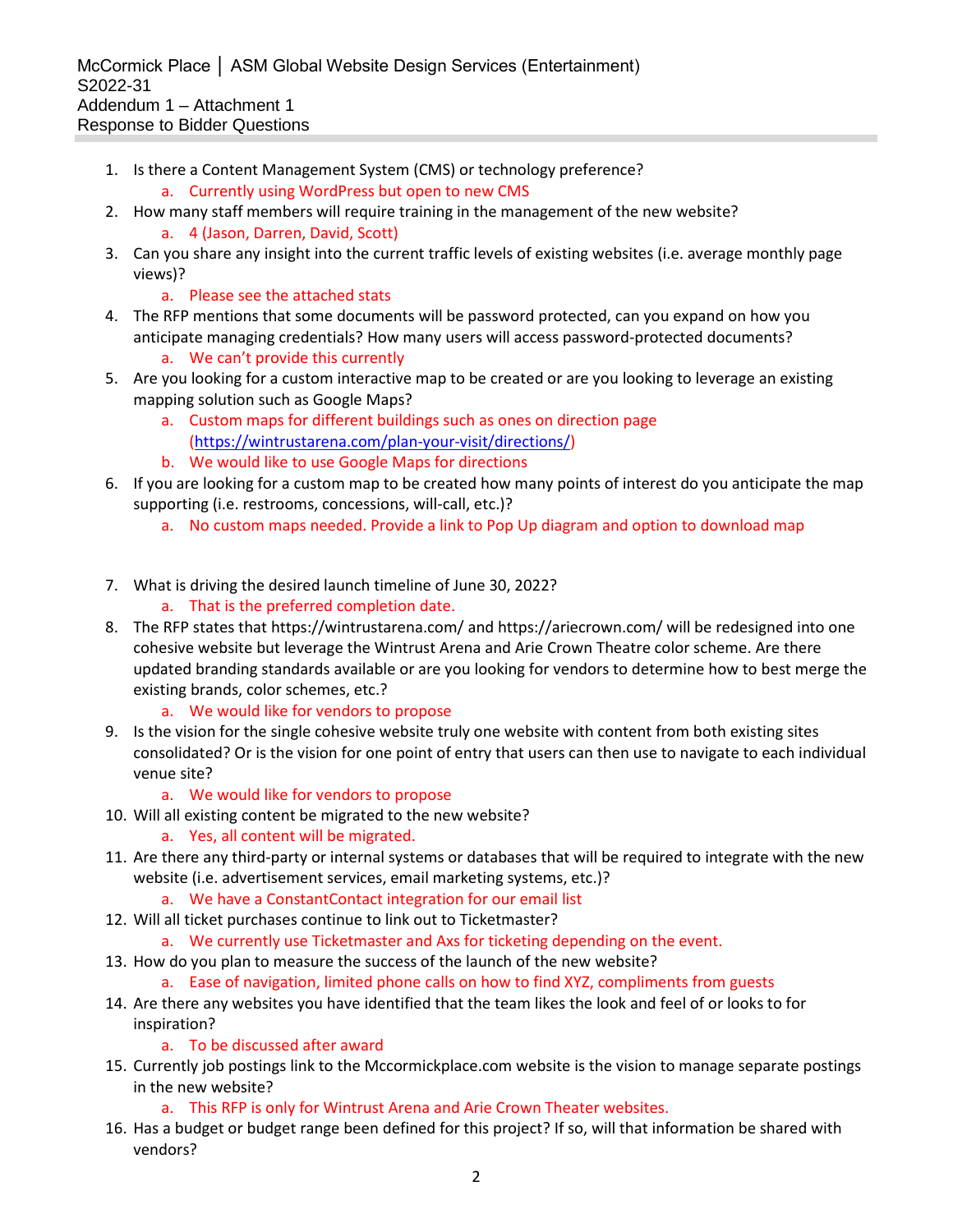- a. A budget will not be provided at this time.
- 17. Are you looking for ongoing support/maintenance recommendations?
	- a. Yes, ongoing support is recommended no matter CMS
- 18. Will McCormick Place be providing brand assets, such as photos, video, messaging, and a brand identity guide for both locations to include on the new streamlined website?
	- a. Wintrust Arena/Arie Crown Theater will provide assets for new website
- 19. Is there a provided domain name for the new encompassing website?
	- a. No
- 20. Are you open to a rebrand that not only includes one website with both venues but a new name and brand identity (mission, vision, values, color scheme), that is all-encompassing of the sports and entertainment brand? Arie Crown and Wintrust Arena will remain their own brand, but McCormick place would have a Sports and Entertainment parent brand that supports the marketing of both venues.

a. This RFP is only for Wintrust Arena and Arie Crown Theater websites.

- 21. Would McCormick Place want any supporting how-to guides in addition to the staff training? a. Yes, we would.
- 22. Will the training be in-person or virtual? How many Operator Staff will need to be trained?
	- a. Either works and there will be 3 people trained.
- 23. Are we able to set a cap on the rounds/number of revisions at each stage of the project?
	- a. No cap will be set but we will do our best to limit the number of revisions by working internally to send multiple revisions at once.
- 24. How many layers of approval? Follow up: what is the approval process?
	- a. Depends on what is to be approved.
- 25. Will we be compensated for change orders after approval?
	- a. Change orders are subject to approval McCormick Place ASM Global
- 26. Are there any integration requirements? (E.g., ticketing of payment system needs to connect to an internal database.)

#### a. No integration requirements

27. Based on your ability to turn around answers to the submitted questions, will there be an extension to the submission deadline?

a. TBD

#### 28. What is the budget?

a. TBD

29. What is the ideal project timeline?

#### a. Completion by 6/30/22

30. Is there a (CMS) platform preference? Would ASM prefer to stay on WordPress?

#### a. Same as question 1

- 31. Is there a new single domain/URL for the new site (that will be a combination of the 2 existing sites)?
- 32. In order to properly quote hosting:
	- a. Can you provide the number of page views per month, currently, for each site?

#### i. Please see attached stats

b. What is the average bandwidth usage per month?

i. Please see attached stats

- c. Can you provide current storage requirements for both database and files?
	- i. Not at this time
- 33. What 3rd-party integrations are included? For instance
	- a. Is there an external service for banner ads for facility advertisers? If yes, what is the service? If not, how are banner ads tracked/charged to advertisers? Google Analytics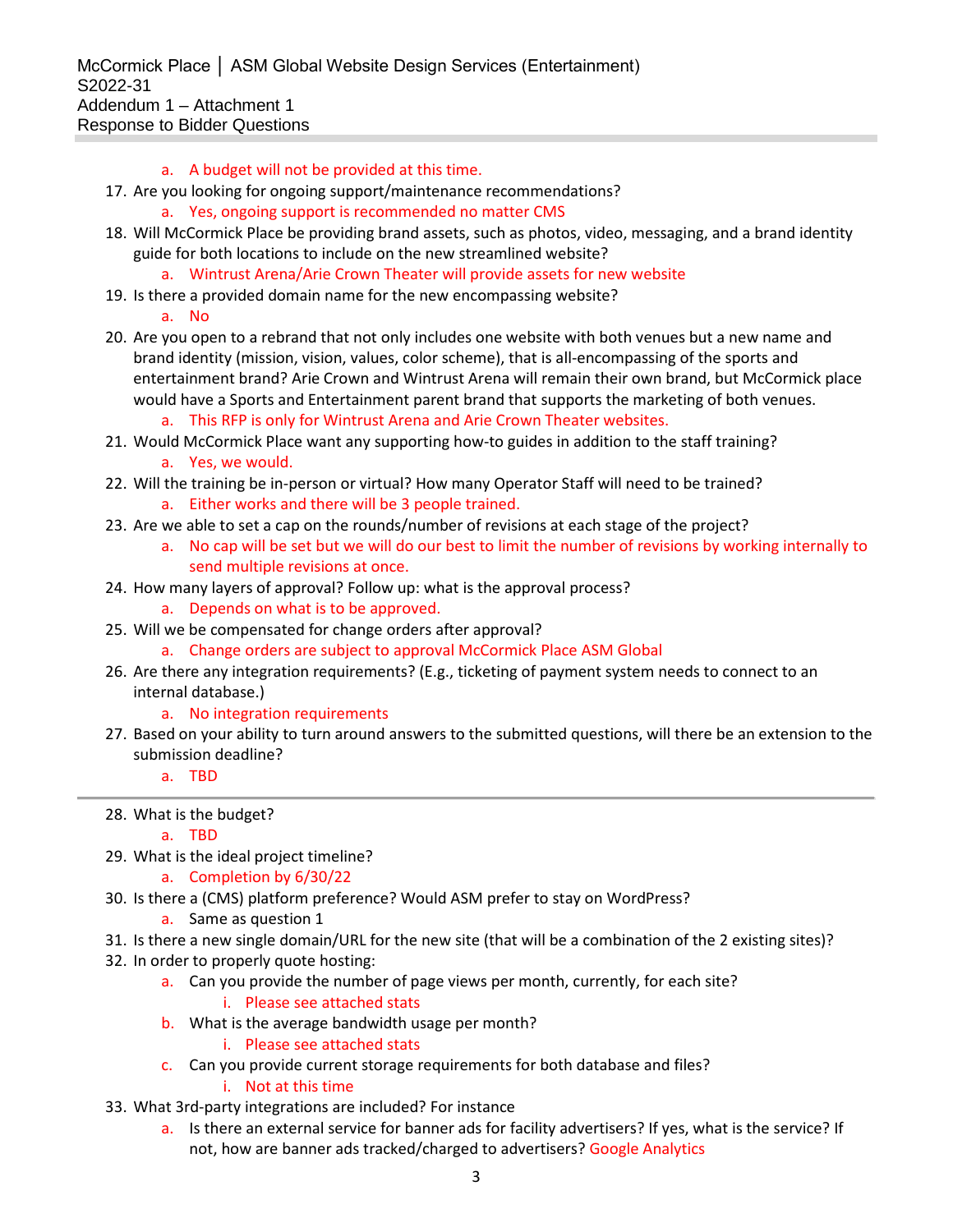McCormick Place │ ASM Global Website Design Services (Entertainment) S2022-31 Addendum 1 – Attachment 1 Response to Bidder Questions

- b. Is there an external mailing list service, such as Mailchimp? No
- c. Is there an external service for coupons? Yes
- 34. Does ASM have all of the data to drive interactive directional maps?

#### a. TBD

- 35. Are there existing branding guidelines?
	- a. Yes
- 36. How many people will be administering content?

#### a. Currently we have 6 Admins who have access to the website

- 37. What is the plan for content migration?
	- a. Please propose options
- 38. Who supports the current sites?
	- a. WordPress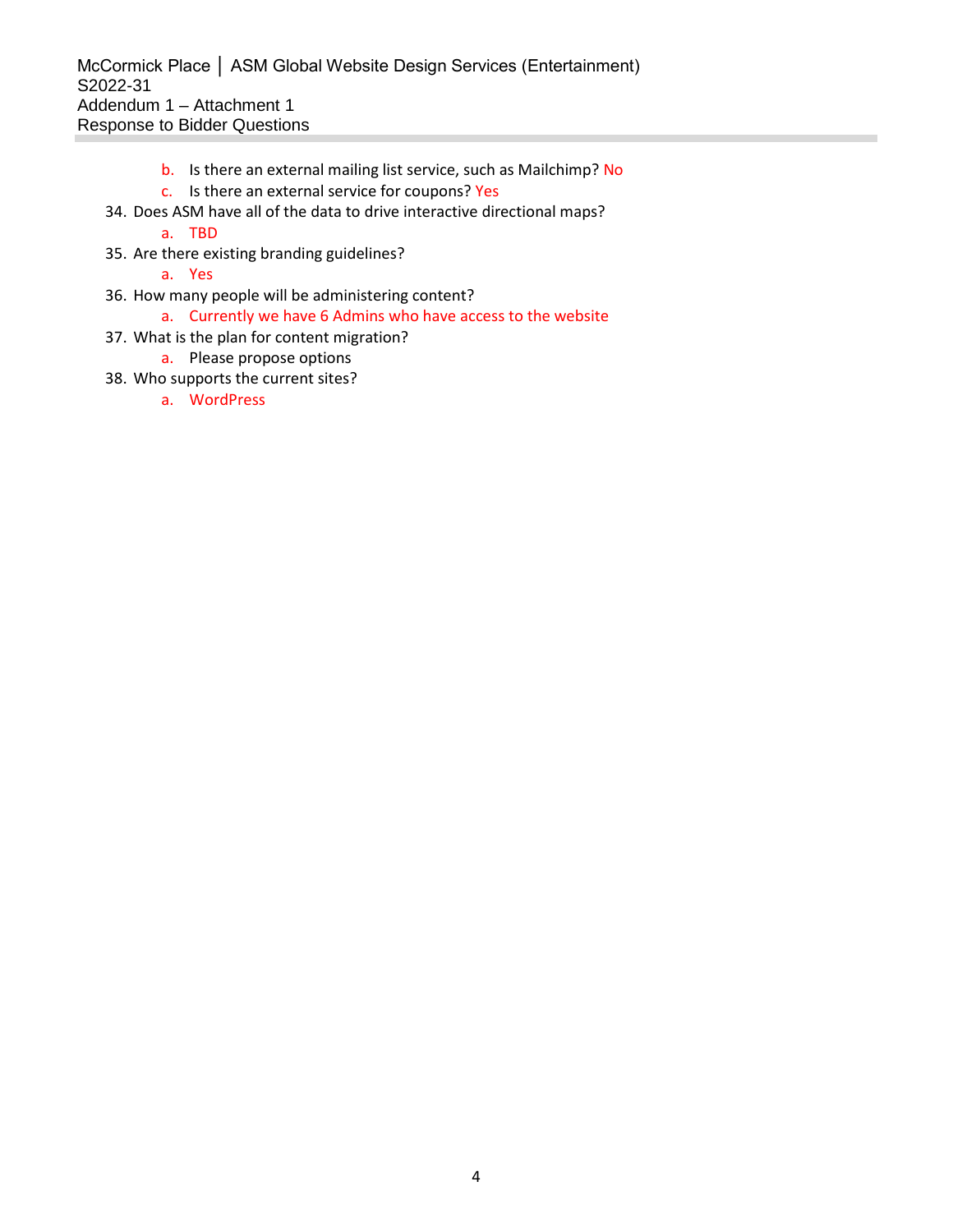# Google Analytics Acquisition Overview

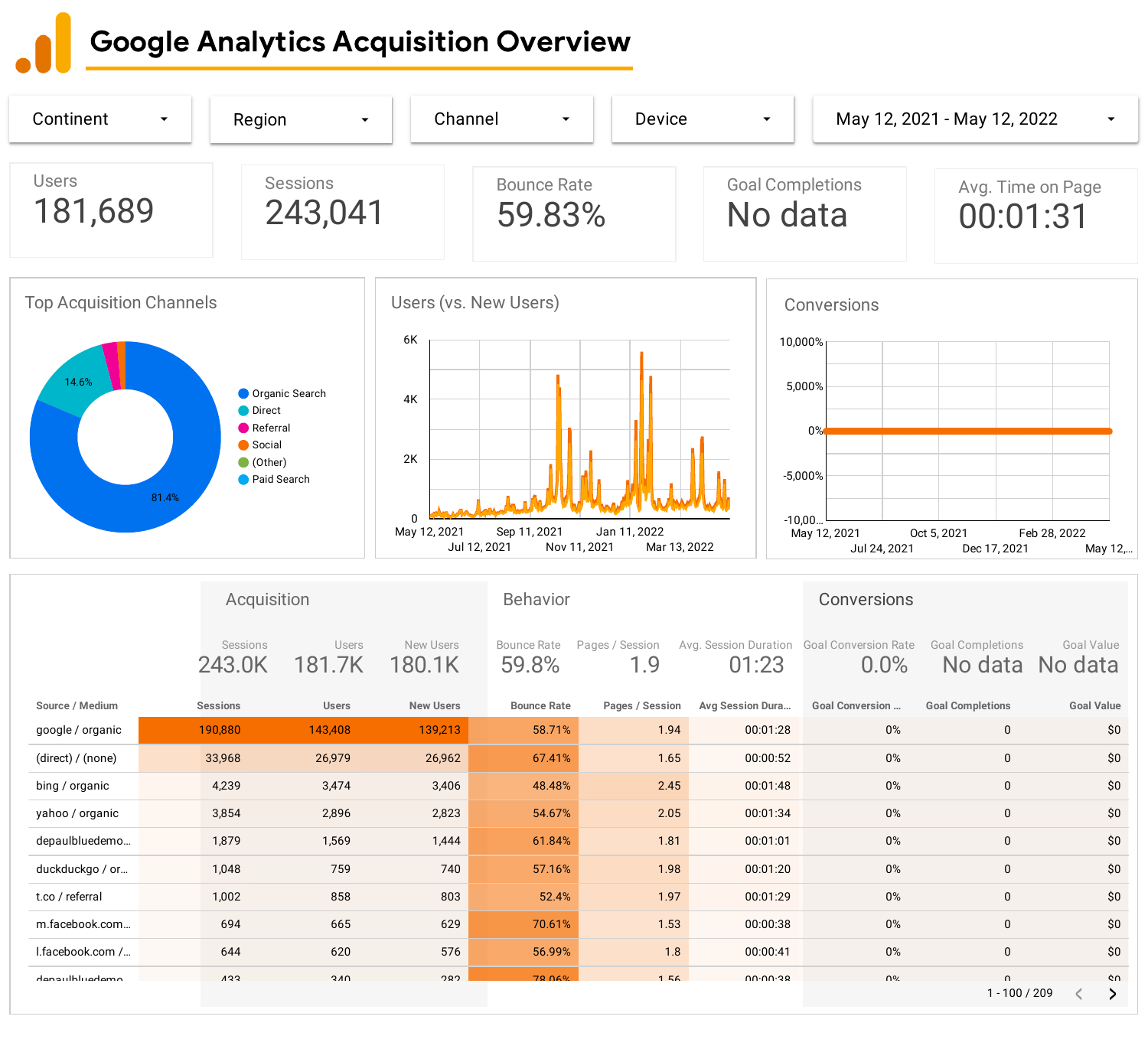Google Analytics Audience Overview



# **Let's learn a bit more about your users!**





|         | <b>Continent</b> | <b>Users</b> | <b>New Users</b> |
|---------|------------------|--------------|------------------|
| $1_{-}$ | Americas         | 178,511      | 177,098          |
| 2.5     | Asia             | 1,584        | 1,579            |
| 3.      | Europe           | 1,322        | 1,308            |
| 4.      | Oceania          | 120          | 119              |
| 5.      | Africa           | 87           | 88               |
| 6.      | (not set)        | 26           | 24               |
|         |                  |              | $1 - 6/6$<br>↘   |



| <b>Device</b>          | <b>Users</b> | <b>New Users</b> |
|------------------------|--------------|------------------|
| mobile<br>$\mathbf{1}$ | 134,259      | 132,552          |
| desktop<br>2.          | 45,378       | 45,109           |
| tablet<br>3.           | 2,565        | 2,555            |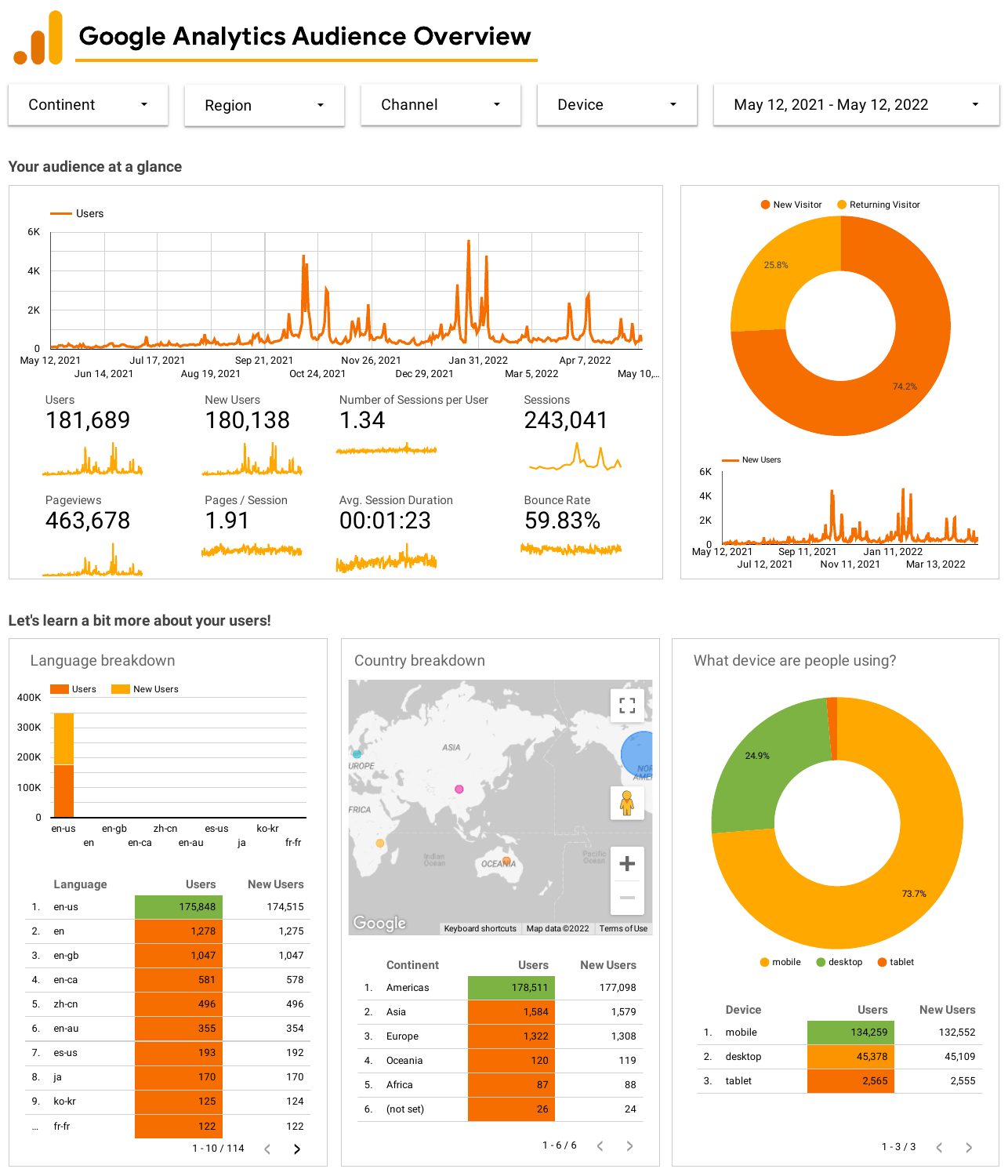# **What do users see when they are in your website?**



| 8.  | /mec-category/concerts/ |                 |        | 11,460 |
|-----|-------------------------|-----------------|--------|--------|
| 9.  | /mec-category/sportin   |                 |        | 10,917 |
| 10. | /events/the-millennium  |                 | 10.311 |        |
|     |                         | $1 - 10 / 1605$ |        |        |











## **What do users search on the site?**

# Event Category **Event Category Pageviews** No data -1 -0.5 0 0.5 1

**Event category breakdown**

 $1 - 1 / 1$  $\langle \quad \rangle$ 





# **How does your website perform?**

### **Overview of your user behaviors**

Google Analytics Behaviors Overview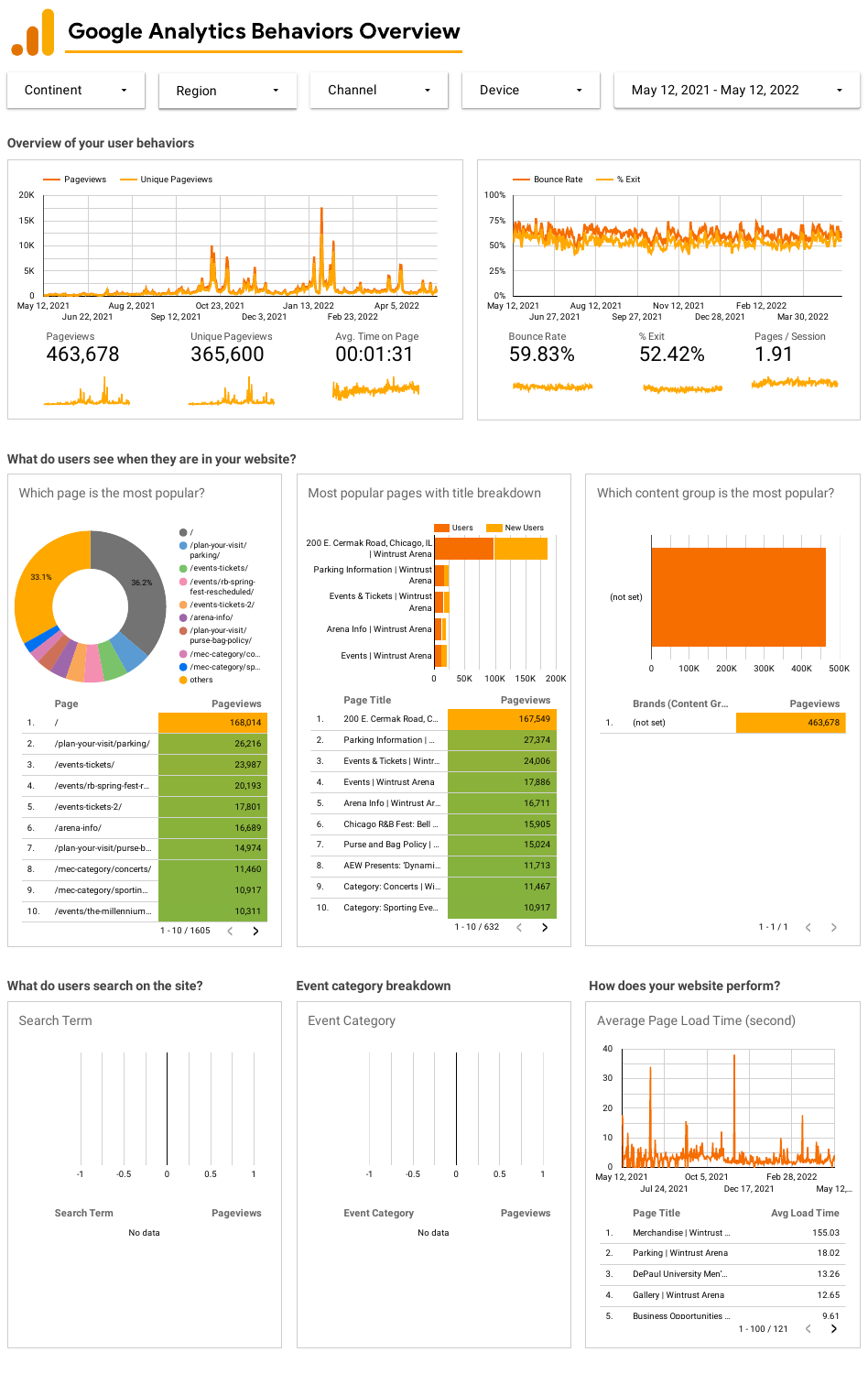# Google Analytics Acquisition Overview

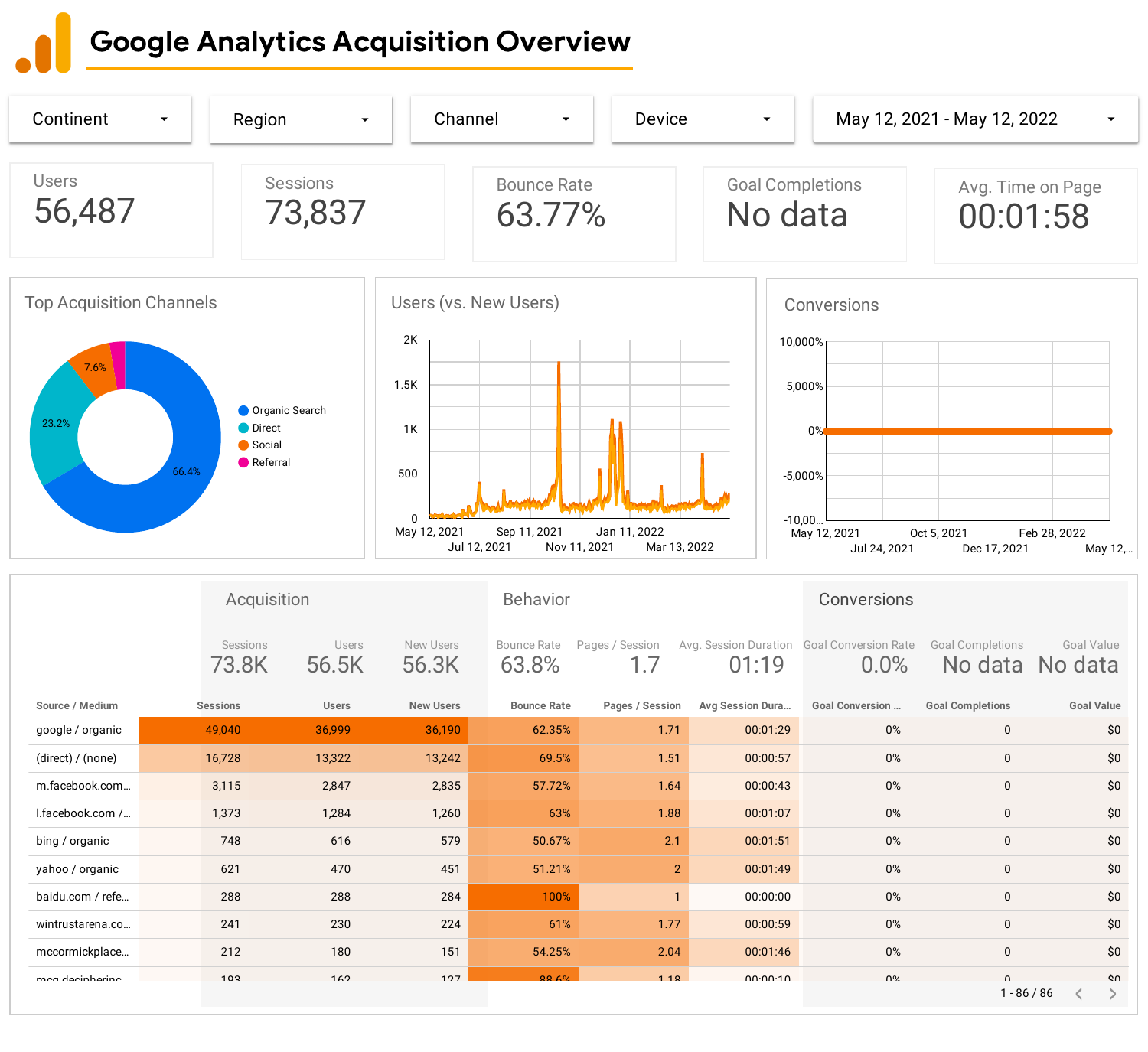Google Analytics Audience Overview



# **Let's learn a bit more about your users!**





|    | <b>Continent</b> | <b>Users</b> | <b>New Users</b> |
|----|------------------|--------------|------------------|
| 1. | Americas         | 55,001       | 54,931           |
| 2. | Asia             | 766          | 765              |
| 3. | Europe           | 508          | 505              |
| 4. | (not set)        | 105          | 105              |
| 5. | Oceania          | 36           | 36               |
| 6. | Africa           | 23           | 23               |
|    |                  |              | $1 - 6 / 6$<br>↘ |



| <b>Device</b> | <b>Users</b> | <b>New Users</b> |
|---------------|--------------|------------------|
| mobile<br>1.  | 43,426       | 43,094           |
| desktop<br>2. | 12,545       | 12,709           |
| tablet<br>3.  | 563          | 562              |
|               |              |                  |